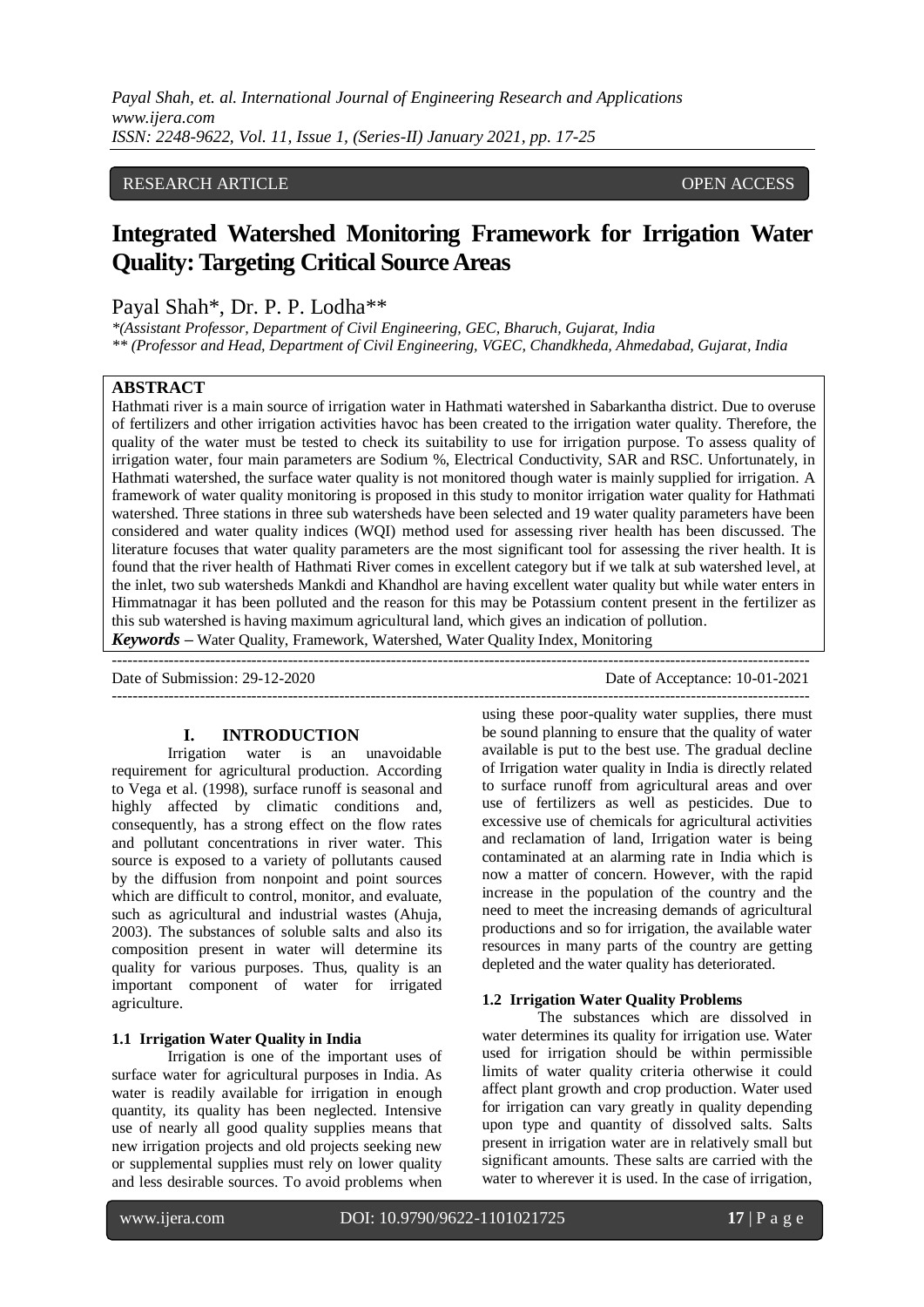the salts are applied with the water and remain behind in the soil as water evaporates or is used by the crop. The suitability of a water for irrigation is determined not only by the total amount of salt present but also by the kind of salt. The water quality is degraded mainly due to natural reasons along with over withdrawal of water and increased application of fertilizers. The water being used for irrigation may contain many impurities which in turn maybe taken up by crops.

# **1.2.1 Water quality-related problems in irrigated agriculture**

#### **Salinity**

Salts present in water may reduce available water quantity to the crop which can affect the yield. EC and TDS are the most common parameters used for determining the irrigation water quality, with measure of its salinity.

#### **Water infiltration rate**

High sodium or low calcium content of water reduces the infiltration rate so sufficient water cannot be supplied to the crop adequately from one irrigation to the next.

## **Specific ion toxicity**

Certain ions (sodium, chloride, or boron) from water accumulate in a crop cause crop damage and ultimately reduce yields. Toxicity of specific ions can determine quality of the irrigation water. Special attention should be given to boron as its toxicity occurs in very low concentrations but it is an essential nutrient for plant. Toxic levels of any single ion in the irrigation water might make the water unsuitable for irrigation.

## **Miscellaneous**

Nutrients in excessive quantity may reduce quality; unsightly deposits on fruit or foliage may reduce marketability; excessive corrosion of equipment may increase maintenance and repairs.

## **1.2.2 Critical sources of poor Irrigation water quality**

Critical sources of poor Irrigation water quality are the sources having higher chemical use rates, increased field salinity and soil erosion, accelerated pollutant transport with drainage flows, degradation due to increased deep percolation to saline formations, and greater instream pollutant concentrations due to reduced flows.

#### **II. STUDY AREA**

The Hathmati is a main tributary of Sabarmati which is one of the major rivers of Gujarat. It rises from the Gujarat Malwa hills south

western foothills of the Rajasthan range near Godad at north latitude of 23°55' and an east longitude of 73°29' in Sabarkantha district. After traversing a course of 98 km, it meets the Sabarmati River near Ged, 20 km south west of Himatnagar in Sabarkantha district. The two main tributaries of Hathmati are Bodoli and Guhai having catchment areas of 119 km2 and 505 km2, respectively. The average annual rainfall in the catchment is 860 mm.

Irrigation water in Hathmati watershed comes from Hathmati River. The Hathmati watershed of Sabarkantha district is selected as a study area having 1558.41 km2 areas which lies between 23◦55'40" to 24◦02'00" N and 72◦44'51" to 73◦29'04" E. The river basin has various land use patterns, of which agricultural land use (60%), forests (15%), waste land (15%) and mixed land use (10%) are the important land use classifications. Nowadays, The Hathmati River is under a continuous threat due to sudden growth of agricultural activity due to availability of ample quantity of water and increased use of fertilizers by the farmers as this area is mainly agricultural land.



#### **2.1 Sampling Sites**

To characterize the variability of water quality along the river basin, location of three sampling sites from three sub watersheds were selected. From these, one site Himmatnagar (N 23°59´, E 72°96´) was defined on the main stream at downstream, while one site Khandhol (N 23°41´, E 73°06´) was located on Guhai reservoir on Guhai river, and one site Mankdi (N 23°67´, E 73°20´) was located on the main stream from upstream to downstream, along the Hathmati River (Fig. 2).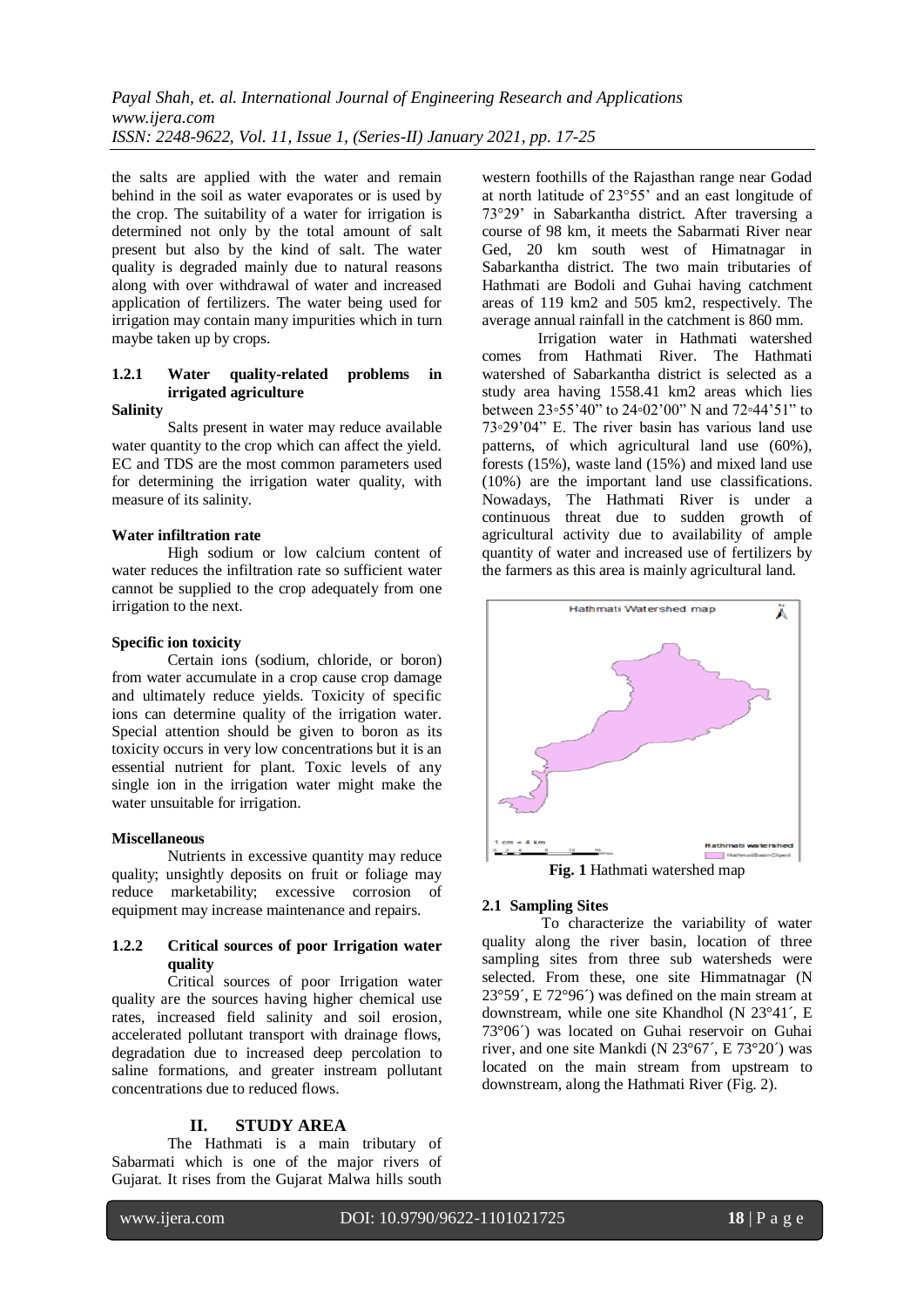

**Fig. 2** Sampling sites for Hathmati river

## **III. IRRIGATION WATER QUALITY MONITORING FRAMEWORK**

Water quality can be determined by the chemical, physical and biological parameters. It is a measure of the state of the water with respect to the necessities of human needs or purposes (Abbasi and Abbasi, 2012). The water pollution of rivers requires great efforts, and water quality is an important issue in the field of water resources planning and management and requires data gathering, analysis, and interpretation (Yehia and Sabae, 2011).

Water Quality Monitoring Framework illustrates a systematic process which will help monitoring authorities produce and convey the information needed to understand, protect, and restore our waters. The identification of critical pollutants and the target concentrations will be strongly influenced by the intended use of the irrigation water.

Water quality indices are the tools for determining water quality. The main focus of this study is to decide whether water is suitable for irrigation or not. Different environmental problems, caused by the excessive wastes discharged from agriculture, is threatening and deteriorating the river water quality (Liu et al., 2012b). Furthermore, the trends of water quality in the Hathmati River have not been fully investigated. During the past several decades, numerous methods have been proposed for water quality assessment, however, still the most popular method is the use of water quality index

(WQI) to make an assessment by translating large numbers of variables into a digital number.

Traditional monitoring approaches of water quality are based on comparisons of the determined variables with the normative standards, which provides partial information on the overall quality (Pesce and Wunderlin, 2000).

## **3.1 Application of irrigation water quality framework**

This monitoring framework encompasses three main phases.

- 1. The first phase comprises design of monitoring framework, which should consider and include:
- The planning of a monitoring framework by choosing location for the sampling, with the help of preliminary surveys needed before the design is started, so that issues, problems and risk factors can be clearly identified and evaluated;
- The planning of frequency of sampling;
- The selection of physical (e.g., temperature, suspended solids, conductivity), chemical and biological variables, i.e., which variables are to be monitored for irrigation and in relation with different non-point pollution sources;
- Defining sampling procedures and operations, such as in situ measurements with different devices, manual or automated measurements.
- 2. The second phase defines laboratory facilities required for the monitoring programme.
- Setting up a system for ensuring the reliability of information obtained by monitoring which covers field and laboratory work, data analysis and compiling, as well as the application of WQ standards and indices; and
- Managing the data and reporting results and findings.
- 3. The third phase comprises by implementing the framework, with comparing data with Irrigation water quality standards. If data does not match the standards then finding out critical sources for pollution and reasons for unsuitability for using water for Irrigation purpose.
- Suggest some remedial measures for improving those unsuitable parameters.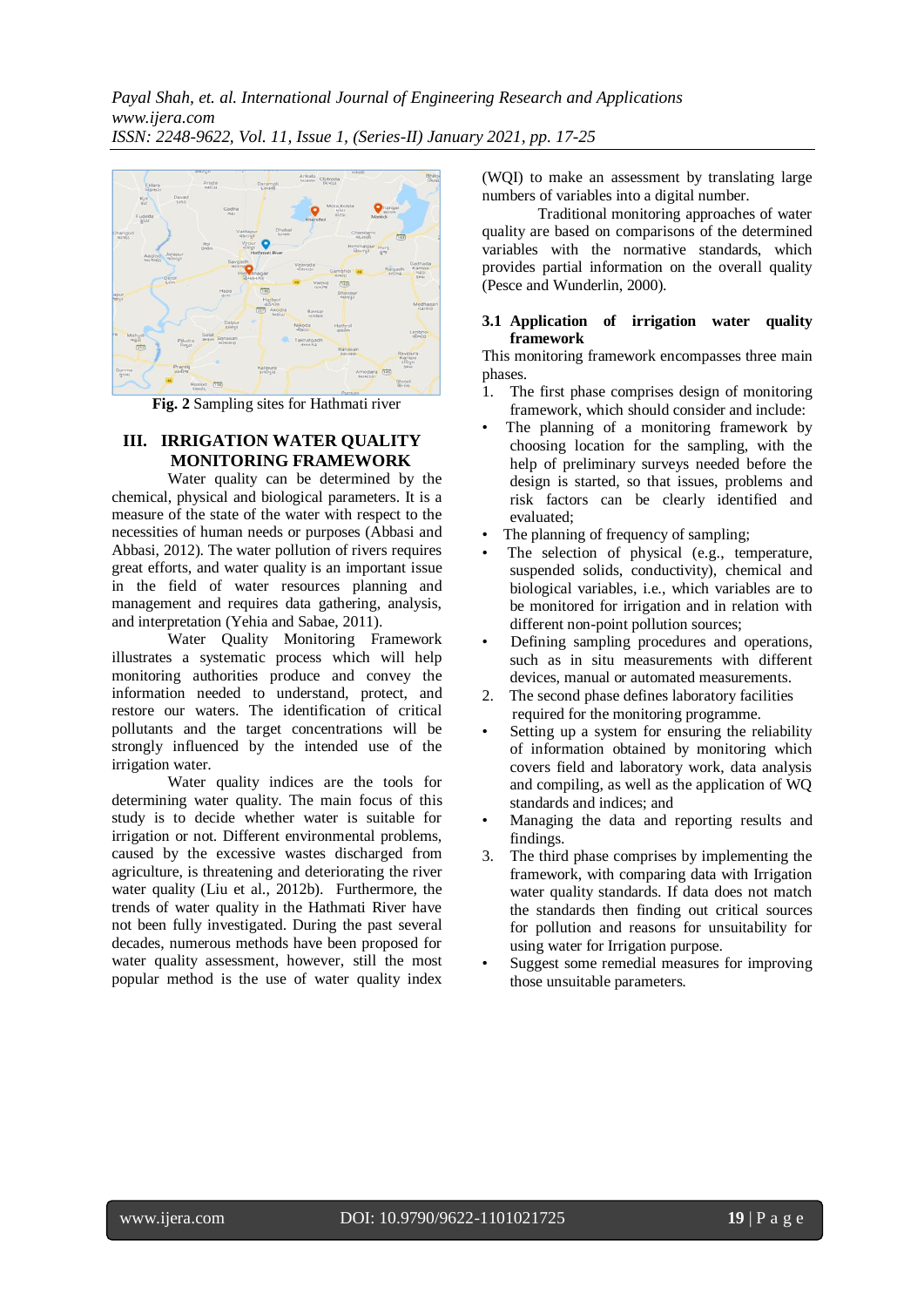

**Fig. 3** Irrigation Water Quality Framework

## **3.2 Sampling strategy and analytical procedure**

In this study, environmental variables obtained during a six-year monitoring period (2011– 2016) is subjected to investigate the use of WQI on assessing the changing trends and classifying irrigation water quality in the Hathmati River. The water sampling was conducted in dry and wet seasons. Water samples from1m-5m below the water surface were collected. The measurement of water quality was conducted within 24 h after sampling. The results of water quality were summarized in Table 1.

Guidelines are available to evaluate quality of water for irrigation. For irrigation, water can be classified in five classes depending upon its chemical properties.

| Water<br>class | Sodium<br>$(Na)$ % | <b>Electrical</b><br>conductivity<br>(mS/cm) | <b>SAR</b> | RSC<br>meg/l |
|----------------|--------------------|----------------------------------------------|------------|--------------|
| Excellent      | < 20               | < 250                                        | < 10       | < 1.25       |
| Good           | $20 - 40$          | $250 - 750$                                  | $10 - 18$  | $1.25 - 2.0$ |
| Medium         | $40 - 60$          | $750 - 2,250$                                | $18 - 26$  | $2.0 - 2.5$  |
| Bad            | $60 - 80$          | $2,250 - 4,000$                              | > 26       | $2.5 - 3.0$  |
| Very bad       | > 80               | > 4,000                                      | > 26       | > 3.0        |

**Table 2** Guidelines for Evaluation of Irrigation Water Quality

#### **3.2.1 Water Quality Indices**

WQI is defined as a rating which reflects the combined influence of different water quality parameters on the overall water quality. WQI is a single score derived by considering different important parameters of water quality. It is an integration of the individual effect of all the parameters in right proportion in deciding the quality of water. The most popular method is calculating Water Quality Index to make an assessment by translating large number of variables into a single digital number (Abbasi and Abbasi, 2012). The primary WQI was suggested by Horton (1965) and subsequently other ideas were suggested as improvements to the original method. Numerous WQIs have been developed and approved around the world (Prasad and Kumari, 2008; Reza and Singh, 2010; Manoj et al., 2012; Dede, 2013), the differences between them being the statistical incorporation and translation of parameter values (Abbasi and Abbasi, 2012; Alobaidy et al., 2010; Lumb et al., 2011).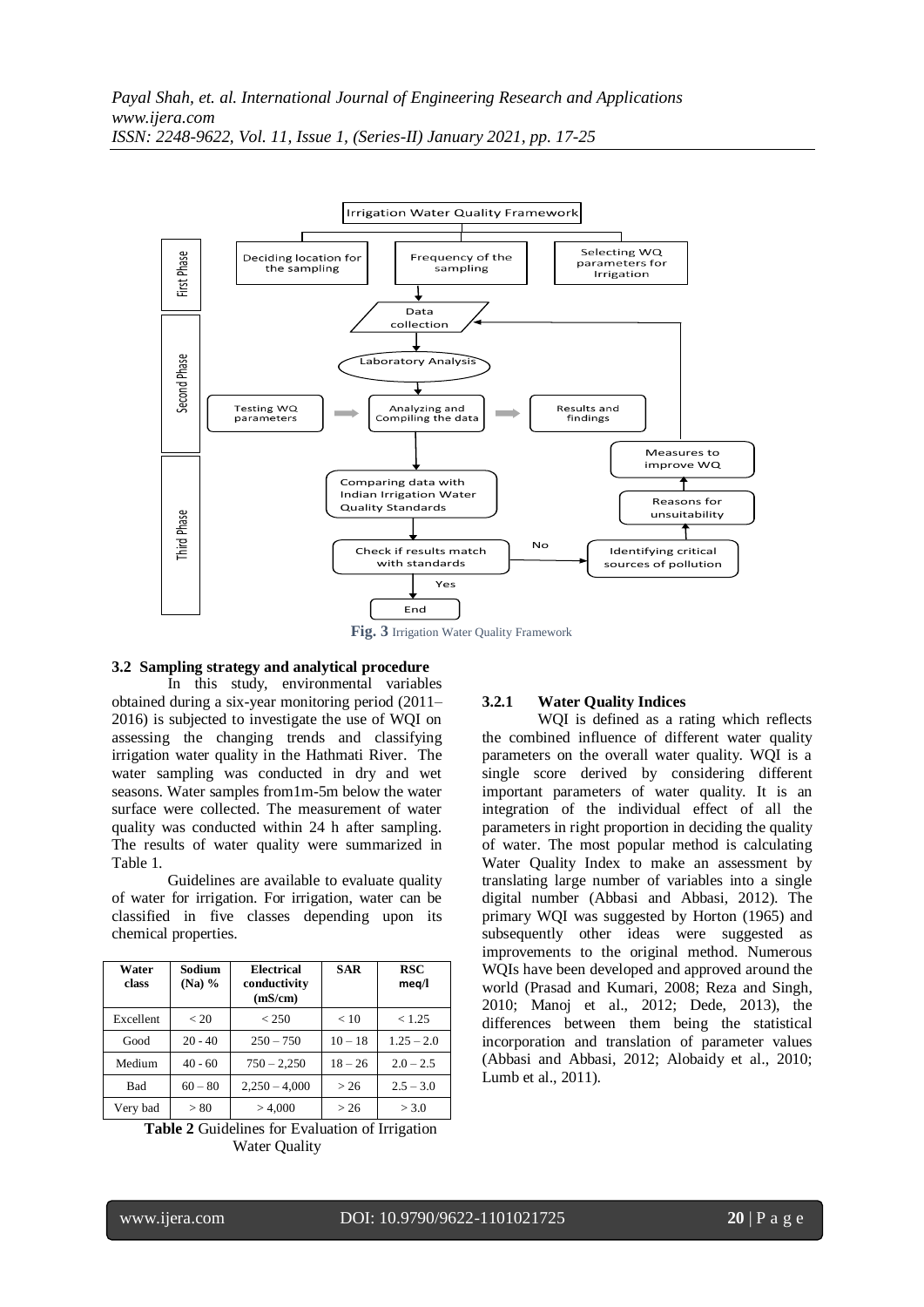*Payal Shah, et. al. International Journal of Engineering Research and Applications www.ijera.com ISSN: 2248-9622, Vol. 11, Issue 1, (Series-II) January 2021, pp. 17-25*

| <b>Parameter</b> |                  | Himmatnagar      |                  |                     | Khandhol     |                  | Mankdi            | Avg of<br>three  |                |                  |
|------------------|------------------|------------------|------------------|---------------------|--------------|------------------|-------------------|------------------|----------------|------------------|
|                  | Range            | Avg              | Std dev          | Range               | Avg          | Std dev          | Range             | Avg              | Std dev        | stations         |
| pH               | 7.15-8.10        | 7.64             | 0.25             | 7.10-7.75           | 7.46         | 0.14             | 7.20-7.80         | 7.47             | 0.14           | 7.52             |
| EC               | 8.11-2674        | 859.20           | 529.72           | 103-489             | 265.73       | 90.05            | 159-725           | 408.13           | 153.55         | 511.02           |
| TDS              | 71-1440          | 552.25           | 328.05           | 77-752              | 166.36       | 103.15           | 132-475           | 256.00           | 77.03          | 324.87           |
| P-Tot            | $0 - 3.02$       | 0.33             | 0.56             | $0 - 2.62$          | 0.37         | 0.59             | $0 - 2.09$        | 0.29             | 0.43           | 0.33             |
| Ca               | 12-72            | 35.03            | 14.40            | $12 - 36$           | 22.04        | 6.12             | 16-44             | 25.52            | 7.28           | 27.53            |
| Mg               | 7.29-72.90       | 31.68            | 16.37            | 4.86-46.17          | 14.08        | 7.42             | 7.29-36.45        | 17.53            | 5.25           | 21.10            |
| Na               | 4.30-191.50      | 65.39            | 46.14            | 3.67-117            | 11.12        | 18.37            | 11.40-41.40       | 25.28            | 6.96           | 33.93            |
| K                | 1.30-82          | 10.94            | 12.55            | $1 - 77$            | 5.07         | 11.88            | 0.6-36.50         | 3.34             | 5.76           | 6.45             |
| Cl               | 7.10-284         | 96.25            | 65.20            | $7.10-$<br>163.30   | 17.92        | 25.91            | 21.30-63.90       | 38.72            | 10.75          | 50.96            |
| SO <sub>4</sub>  | 1-71.18          | 33.01            | 17.70            | 1.50-75.50          | 10.68        | 11.63            | 1.20-34.20        | 13.22            | 6.41           | 18.97            |
| CO <sub>3</sub>  | $0 - 33$         | 8.19             | 9.77             | $0 - 18$            | 3.45         | 4.85             | $0 - 21$          | 5.83             | 5.58           | 5.82             |
| HCO <sub>3</sub> | 51.90-366        | 179.09           | 78.10            | 40-48.80            | 103.28       | 37.74            | 64.10-198.30      | 120.23           | 31.25          | 134.20           |
| $\mathbf{F}$     | $0.05 - 0.45$    | 0.18             | 0.10             | $0.05 - 0.42$       | 0.13         | 0.07             | $0.05 - 0.28$     | 0.16             | 0.07           | 0.16             |
| HAR-Total        | 70.38-<br>362.92 | 219.59           | 89.33            | $50.25 -$<br>272.38 | 113.78       | 36.23            | 100.50-<br>211.88 | 136.85           | 26.75          | 156.74           |
| B                | $0 - 0.25$       | 0.09             | $0.08\,$         | $0 - 0.13$          | 0.02         | 0.03             | $0 - 0.19$        | 0.05             | 0.06           | 0.05             |
| SAR              | $0.20 - 4.45$    | 1.77             | 1.04             | $0.14 - 3.10$       | 0.41         | 0.48             | $0.47 - 1.57$     | 0.95             | 0.24           | 1.04             |
| $NO3-N$          | $0 - 22$         | 5.11             | 6.30             | $0-15.20$           | 1.92         | 3.58             | $0 - 5.16$        | 0.89             | 1.39           | 2.64             |
| % Na             | 9.17-53.17       | 33.15            | 10.20            | 5.45-40.86          | 13.50        | 6.78             | 14.19-41.46       | 27.36            | 5.14           | 24.67            |
| <b>RSC</b>       | $\boldsymbol{0}$ | $\boldsymbol{0}$ | $\boldsymbol{0}$ | $\boldsymbol{0}$    | $\mathbf{0}$ | $\boldsymbol{0}$ | $0 - 0.4$         | $\boldsymbol{0}$ | $\overline{0}$ | $\boldsymbol{0}$ |

**Table 1** WQ Parameters for Irrigation Water

In order to rapidly and easily obtain the information of water quality with a global vision, a water quality index (WQI) has been popularly applied in monitoring water quality in recent years, (Akkoyunlu and Akiner, 2012; Debels et al., 2005; Hoseinzadeh et al., 2015; Kannel et al., 2007; Pesce and Wunderlin, 2000; Suratman et al., 2015). It is proved that WQI is really a practical approach considering critical environmental variables which represent the pollution conditions in water body (Simões et al., 2008). Moreover, WQI can facilitate the changing trends of water quality. However, the calculation of WQI has been developed with different methods. In general, similar physicalchemical variables are considered, but the statistical

integrations of variables are different among these methods in different reports.

## **3.2.2 Calculation of The Water Quality Index**

For calculating WQI, BIS/FAO (BIS 10500, 1991/2002/2004 or FAO 1985) was used. Each of the 19 parameters (pH, EC, TDS, Phosphates, Ca, Mg, Na, K, Chlorides, Sulphate, Carbonate, Bicarbonate, Fluoride, Total hardness, Boron, Sodium Adsorption Ratio, Nitrates, % Na and RSC) for three stations has been assessed for deciding the suitability of Hathmati river water for irrigation purpose.

WOI is generally computed in three steps by several researchers (Water programme, 2007,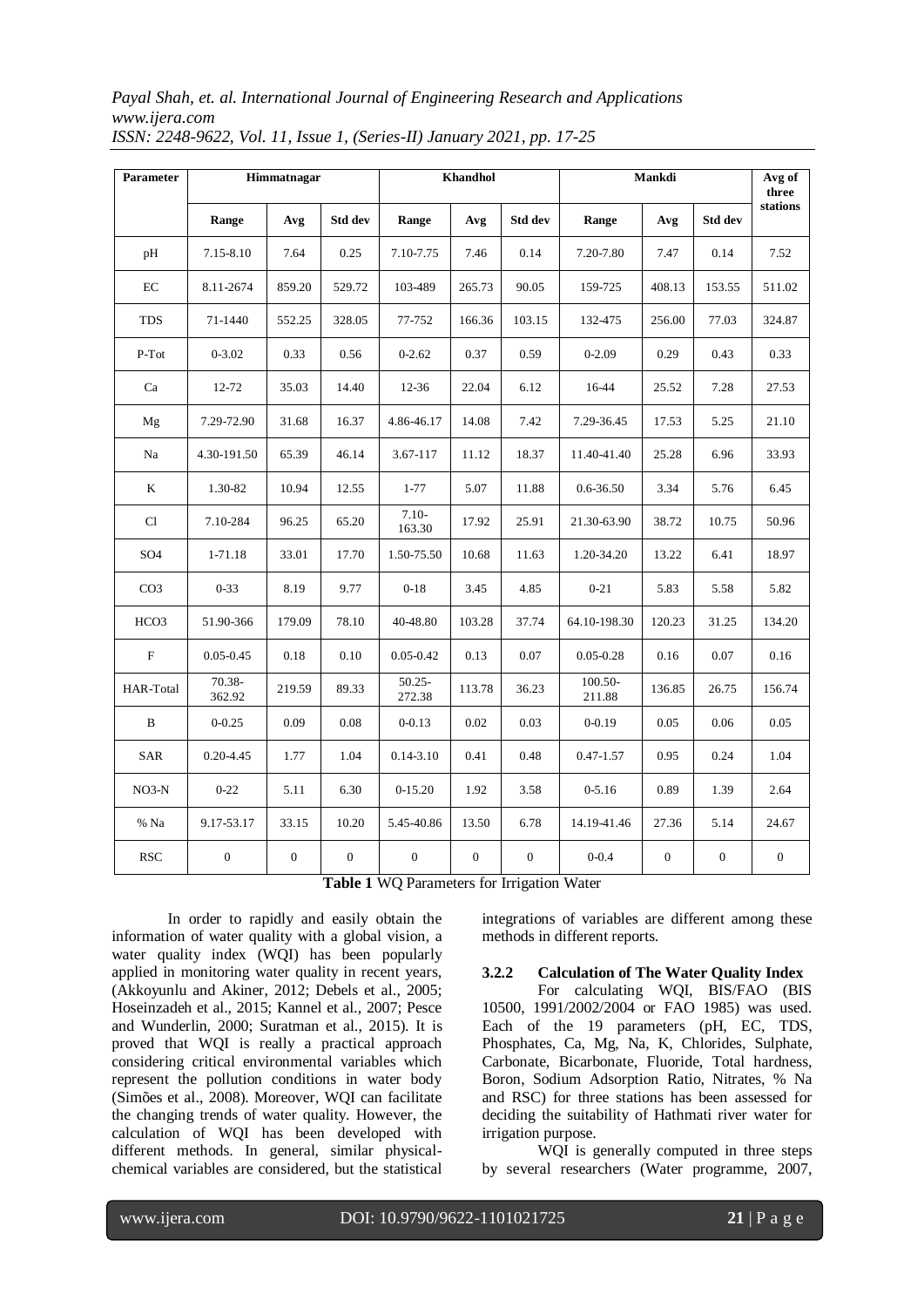Ramkrishnaiah et al 2009). Here a different approach of assigning weightage was considered to identify and highlight the location specific reasons for contamination of water.

At first, each parameter was assigned a weight (wi) according to its relative importance in overall quality of water for irrigation purposes based on percent of samples within the permissible limit as per the standards. The quality parameters will be assigned weights of  $5, 4, 3, 2, 1$  when 0-20, 21-40, 41-60, 61-80 and 81-100 % of samples are within the permissible limit respectively (Raychaudhuri et al 2011).

Secondly, the relative weight (Wi) is calculated using the equation:

$$
Wi = \frac{wi}{\sum_{i=1}^{n} wi}
$$
 (1)

where, Wi is the relative weight, wi is the weight of each parameter and n is the number of parameters.

In third step, quality rating scale (qi) has been assigned for each parameter by dividing its concentration in each water sample by its respective standard according to BIS guidelines and multiplying it with 100:

$$
qi = (Ci / Si) \times 100 \tag{2}
$$

where qi is quality rating, Ci is the concentration of each parameter in each sample in mg/l, and Si is the Indian irrigation water standard for each parameter in mg/l according to the BIS 10500, 1991 or FAO guidelines respectively.

First SI is determined for each parameter, then it is used to determine the WQI as per the following equation

$$
SIi = Wi. qi
$$
  
\n
$$
WQI = \sum_{i=1}^{n} SIi
$$
 (3)

SIi is the subindex of  $i<sup>th</sup>$  parameter; qi is the rating of i<sup>th</sup> parameter and n is the number of parameters.

The chemical analyses of the surface water and the percent compliance with the FAO guidelines/Indian Standards were estimated. For irrigation use the computed WQI values are classified into four categories based on the restrictions viz., none, slight, moderate and severe with WOI ranging as  $\langle 150, 151, 300, 301, 450, 450 \rangle$ 450 respectively (Raychaudhuri et al. 2014).

Weight (wi) was assigned to each parameter according to its relative importance in the overall quality of water for irrigation purposes as well as percent compliance from the FAO standards (Table 3). The parameter K has been assigned maximum weight of 4 due to its importance in water quality

assessment as well as 60 % or more than 60 % of the samples are beyond the permissible limit. All other parameters are given the minimum weight of 1 as  $\geq$ 80 % of the samples are within the permissible limit and of no harm for irrigation use.

The second step was followed and relative weight was assigned as per table3.

| <b>Parameter</b> Units |                          | <b>FAO</b>     | $\frac{0}{0}$<br>Standards compliance | Weight<br>wi   | <b>Relative</b><br>Weight<br>Wi |
|------------------------|--------------------------|----------------|---------------------------------------|----------------|---------------------------------|
| pH                     | $\overline{\phantom{0}}$ | $6.0 - 8.5$    | 100                                   | $\mathbf{1}$   | 0.04545                         |
| EC                     |                          | 1000           | 85.71                                 | 1              | 0.04545                         |
| <b>TDS</b>             | mg/1                     | 2000           | 100                                   | 1              | 0.04545                         |
| P-Tot                  | mg/1                     | $\overline{c}$ | 96.43                                 | 1              | 0.04545                         |
| Ca                     | mg/1                     | 400            | 100                                   | $\mathbf{1}$   | 0.04545                         |
| Mg                     | mg/1                     | 60             | 98.21                                 | $\mathbf{1}$   | 0.04545                         |
| Na                     | mg/1                     | 920            | 100                                   | 1              | 0.04545                         |
| K                      | mg/1                     | $\overline{2}$ | 22.32                                 | $\overline{4}$ | 0.1818                          |
| Cl                     | mg/1                     | 1065           | 100                                   | $\mathbf{1}$   | 0.04545                         |
| SO <sub>4</sub>        | mg/l                     | 1920           | 100                                   | $\mathbf{1}$   | 0.04545                         |
| CO <sub>3</sub>        | mg/1                     | 60             | 100                                   | $\mathbf{1}$   | 0.04545                         |
| HCO <sub>3</sub>       | mg/1                     | 610            | 100                                   | $\mathbf{1}$   | 0.04545                         |
| $\mathbf{F}$           | mg/1                     | 1.5            | 100                                   | 1              | 0.04545                         |
| HAR-<br>Total          | mg/1                     | 712            | 100                                   | $\mathbf{1}$   | 0.04545                         |
| <sub>B</sub>           | mg/1                     | $\overline{c}$ | 100                                   | $\mathbf{1}$   | 0.04545                         |
| <b>SAR</b>             | --                       | 3              | 93.75                                 | $\mathbf{1}$   | 0.04545                         |
| $NO3-N$                | mg/1                     | 45             | 100                                   | $\mathbf{1}$   | 0.04545                         |
| % Na                   | $\%$                     | 60             | 100                                   | $\mathbf{1}$   | 0.04545                         |
| <b>RSC</b>             | $-$                      | 2.50           | 100                                   | $\mathbf{1}$   | 0.04545                         |
|                        |                          |                | Total                                 | 22             |                                 |

## **Table 3** Weightage assigned to individual parameters

## **IV. RESULTS AND DISCUSSIONS**

The WQI computed ranges from 45.80 at Mankdi to 122.86 at Himmatnagar (Table 4).

The lowest WQI value of 45.80 was recorded at Mankdi, which indicates no restrictions for using water for Irrigation. The WQI values of Khandhol and Himmatnagar were 58.01 and 122.86 respectively which also indicates no restrictions for using water for Irrigation. WQI for overall Hathmati river is 75.55. Majority of the samples are of good quality followed with no restrictions (Fig. 4).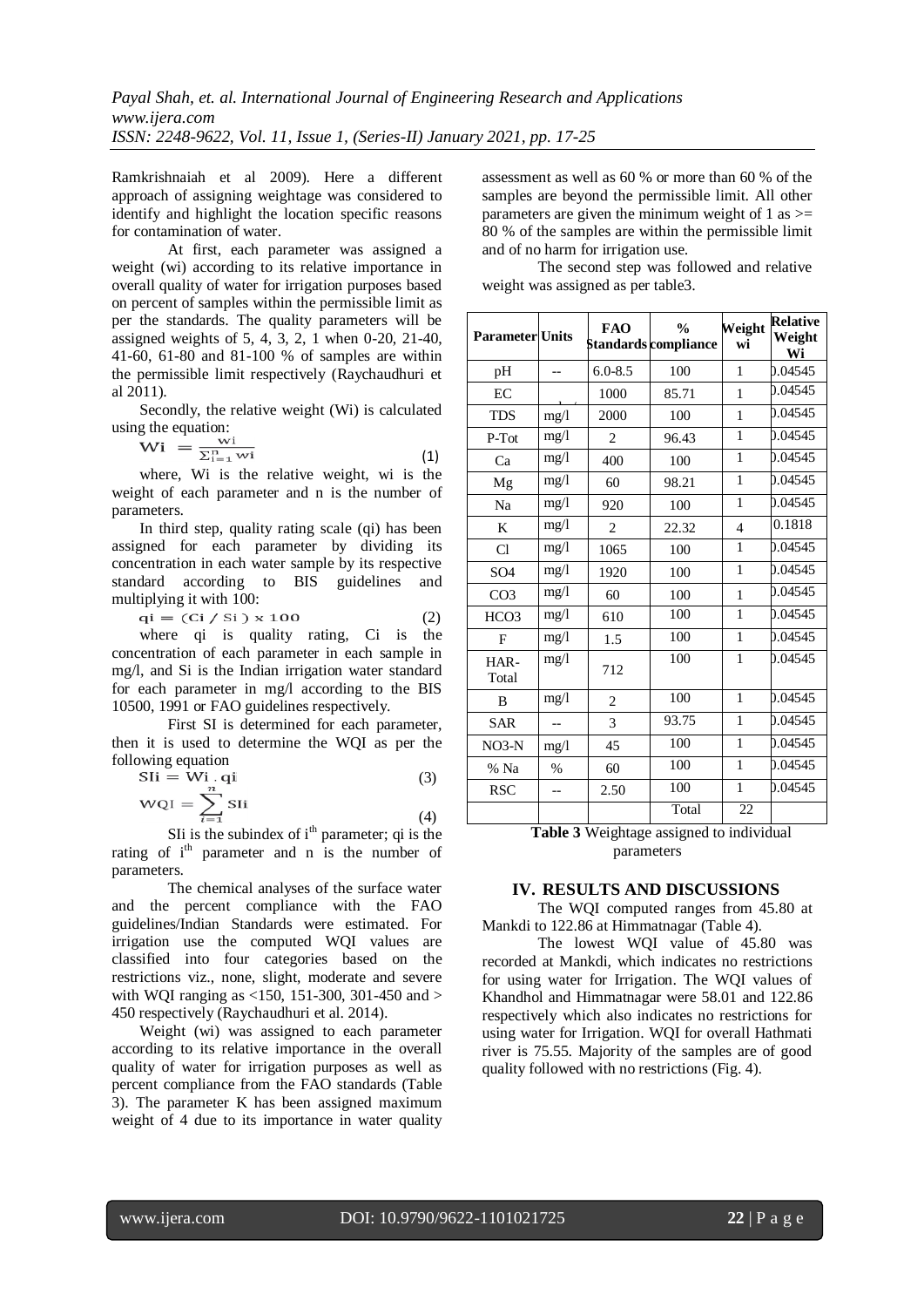*Payal Shah, et. al. International Journal of Engineering Research and Applications www.ijera.com ISSN: 2248-9622, Vol. 11, Issue 1, (Series-II) January 2021, pp. 17-25*

| Location        | bН   | EC   | <b>TDS</b> | P-Tot | Ca   | Mg   | Na   | ĸ     | u    | SO <sub>4</sub> | CO <sub>3</sub> | HCO3 | F    | HAR- | в    | <b>SAR</b> | NO <sub>3</sub> | % Na | <b>RSC</b> | WQI    |
|-----------------|------|------|------------|-------|------|------|------|-------|------|-----------------|-----------------|------|------|------|------|------------|-----------------|------|------------|--------|
|                 |      |      |            |       |      |      |      |       |      |                 |                 |      |      |      |      |            |                 |      |            |        |
| <b>HIMMAT</b>   | 4.09 | 3.91 | 1.25       | 0.75  | 0.40 | 2.40 | 0.32 | 99.44 | 0.41 | 0.08            | 0.62            | 1.33 | 0.55 | 1.40 | 0.20 | 2.68       | 0.52            | 2.51 | 0.00       | 122.86 |
| <b>NAGAR</b>    |      |      |            |       |      |      |      |       |      |                 |                 |      |      |      |      |            |                 |      |            |        |
| <b>KHANDHOL</b> | 3.99 | 1.21 | 0.38       | 0.84  | 0.25 | 1.07 | 0.05 | 46.09 | 0.08 | 0.03            | 0.26            | 0.77 | 0.39 | 0.73 | 0.05 | 0.62       | 0.19            | 1.02 | 0.00       | 58.01  |
|                 |      |      |            |       |      |      |      |       |      |                 |                 |      |      |      |      |            |                 |      |            |        |
| <b>MANKDI</b>   | 3.99 | 1.85 | 0.58       | 0.66  | 0.29 | 1.33 | 0.12 | 30.36 | 0.17 | 0.03            | 0.44            | 0.90 | 0.48 | 0.87 | 0.11 | 1.44       | 0.09            | 2.07 | 0.00       | 45.80  |
|                 |      |      |            |       |      |      |      |       |      |                 |                 |      |      |      |      |            |                 |      |            |        |
| <b>HATHMATI</b> | 4.02 | 2.32 | 0.74       | 0.75  | 0.31 | 1.60 | 0.17 | 58.63 | 0.22 | 0.04            | 0.44            | 1.00 | 0.48 | 1.00 | 0.11 | 1.58       | 0.27            | 1.87 | 0.00       | 75.55  |
| <b>RIVER</b>    |      |      |            |       |      |      |      |       |      |                 |                 |      |      |      |      |            |                 |      |            |        |

**Table 4** Sub Index of all the parameters and Water Quality Index of surface water from different locations



**Fig. 4** WQI stacked column

The high value of WQI has been found at these locations mainly due to higher values of potassium in the surface water which can be due to over use of fertilizers (Fig. 5).



**Fig. 5** WQI for all parameters at different locations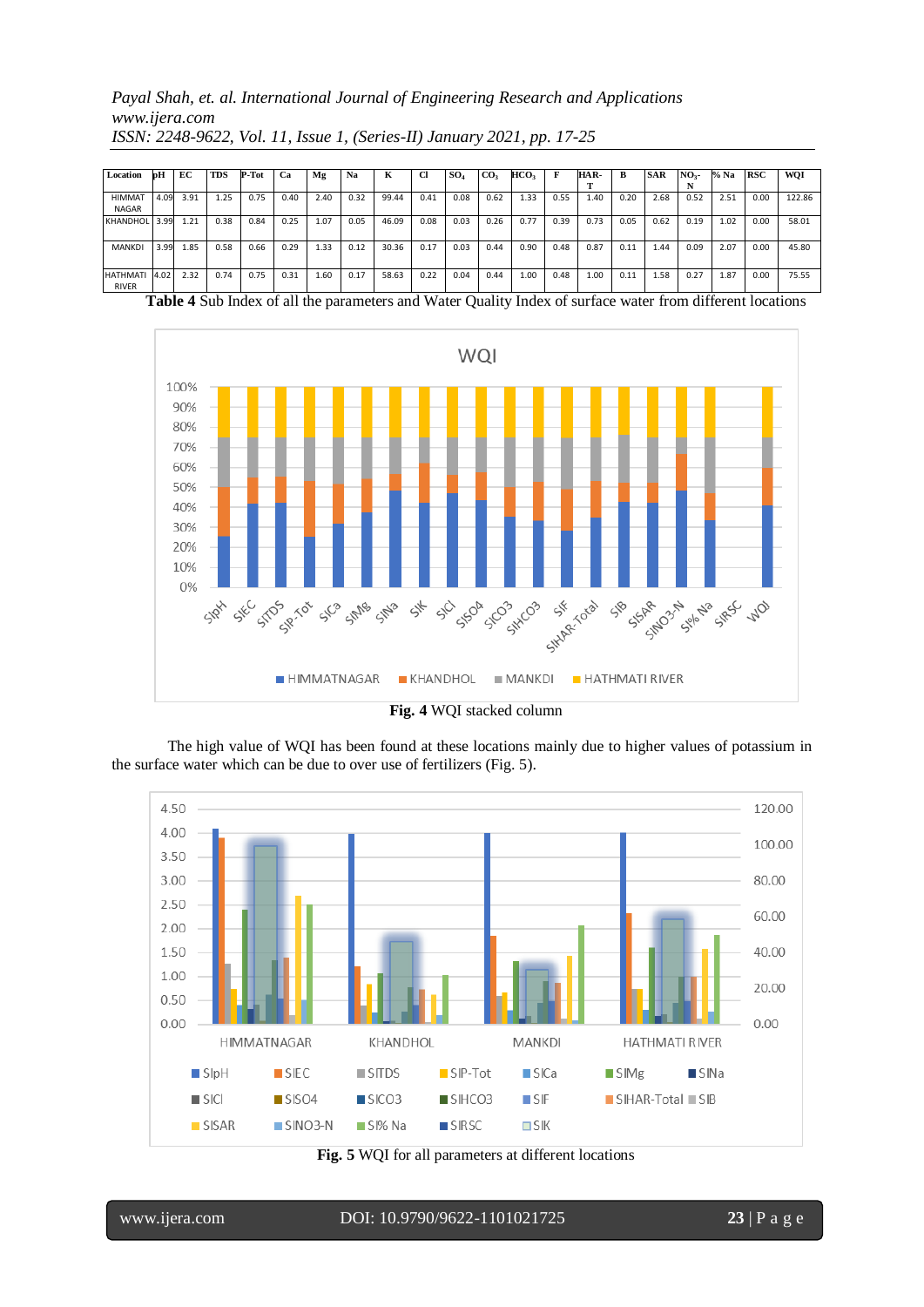# **V. CONCLUSIONS AND RECOMMENDATIONS**

There was a reduction in WQI at downstream as site is near to urban area and various pollutants and also large quantity of return flow from agricultural land are entering into river water. It has been cleared that during the path of Hathmati river Water Quality is good at upstream sub watersheds Mankdi and Khandhol which contains 16-17% of agricultural land and also contains water bodies while at downstream, Himmatnagar sub watershed contains nearly 53% of agricultural land and due to which use of fertilizers by farmers is very excessive. Mostly Indian soils are low in N content so there is no effect of Nitrogen from fertilizers. Potassium another element that contributes to poor water quality could be attributed to the applications of nitrogen-phosphorus-potassium (NPK) fertilizers by the farmers as well as may be from the nature of soil and sub-surface formations. The WQI developed is an integration of different parameters important for maintaining water quality. It was found to be an important tool in assessing the suitability of water for irrigation. It will also help in identifying the causative factor and its level of contamination which in turn will help in resolving the contaminants.

In Hathmati watershed surface water is the main source of irrigation and excessive use of fertilizers in rivers and land deteriorates the water quality. Agriculture is the largest sector for fresh water use in Hathmati watershed. The WQI of surface water along Hathmati watershed was estimated for irrigation based on the water quality data obtained for SWDC, Gandhinagar and also validated through ground trothing. All of the samples collected were found of good quality with no restrictions. It has been observed that in some areas there is high potassium concentration for which the water has severe restriction for irrigation. Long-term planting without K fertilizers may results in the decrease of K fertility. We should avoid excessive use of chemicals for agricultural activities and reclamation of land. Nevertheless, there are also some management practices which include proper leaching, increasing irrigation frequencies, avoiding overhead irrigation, avoiding the use of fertilizers containing chloride or boron, selecting the right crops, etc.

It may be concluded from the study that WQI defined based on chemical characteristics have been acceptable and can predict the suitability for irrigation purpose based on Indian standards and FAO. The methodology is quite simple, adaptable and programmable to develop a software towards decision support system for monitoring water quality. Generally, once a trend in non-point pollution sets in, as use of fertilizers accelerates day

by day, there is a possible risk of water quality deterioration in near future.

## **REFERENCES**

- [1]. Abbasi, T., Abbasi, S.A., 2012. "Water quality indices. Elsevier, Amsterdam, Netherlad, pp. 384".
- [2]. Ahuja, S., 2003. "Monitoring water quality pollution assessment, analysis, and remediation. Elsevier, Amsterdam, Netherlands, pp. 375".
- [3]. Al-Gizzy H.S.N., 2005. "Hydrology of Shatt Al-Gharraf and its investment, M.Sc Thesis, Univ. of Basrah, Basrah, pp. 130pp".
- [4]. Alobaidy, A.H.M.J., Abid, H.S., Maulood, B.K., 2010. "Application of water quality index for Dokan Lake Ecosystem, Iraq. J. Water Res. Prot. 2, 792–798".
- [5]. Couillard, D. and Lefebvre, Y. (1985). "Analysis of water indices. Journal of Environmental Management, 21(2): 161- 179".
- [6]. Dede, O.T., Telci, I.T., Aral, M.M., 2013. "The Use of Water Quality Index Models for the Evaluation of Surface Water Quality: A Case Study for Kirmir Basin, Ankara, Turkey. Water Qual. Expo Health 5, 41–56".
- [7]. Dinius, S.H. (1987). "Design of an index of water quality. Water Resources Bulletin, 23(5): 833-843".
- [8]. Dunnette, D.A. (1980). "A geographically variable water quality Index used in Oregon. Journal of Water Pollution Control Federation, 51(1): 53-61".
- [9]. Ewaid, S.H., 2016. "Water Quality Assessment of Al – Gharraf River, South of Iraq by the Canadian Water Quality Index (CCME WQI)". Iraqi J. Sci. 57 (2A), 878– 885.
- [10]. Horton, R.K., 1965. "An index number system for rating water quality. J. Walter Poll. Cont. Fed. 37 (3), 300–306".
- [11]. Joung, H.M., Miller, W.W., Mahannah, C.N. and Guittjens, J.C. (1979). "A generalized water quality index based on multivariate factor analysis. Journal of Environmental Quality, 8(1): 95-100".
- [12]. Landwehr, J.M. and Deininger, R.A. (1974). Discussion: "An objective water quality index. Journal of Water Pollution Control Federation, 46(7): 1804-1809".
- [13]. Lumb, A., Sharma, T.C., Bibeault, J.F., 2011. "A Review of genesis and evolution of water quality index (WQI) directions. Water Qual. Expo. Health 3, 11–24".
- [14]. Meiloul, A.J. and Collins, M. (1998). "A proposed index for aquifer water-quality